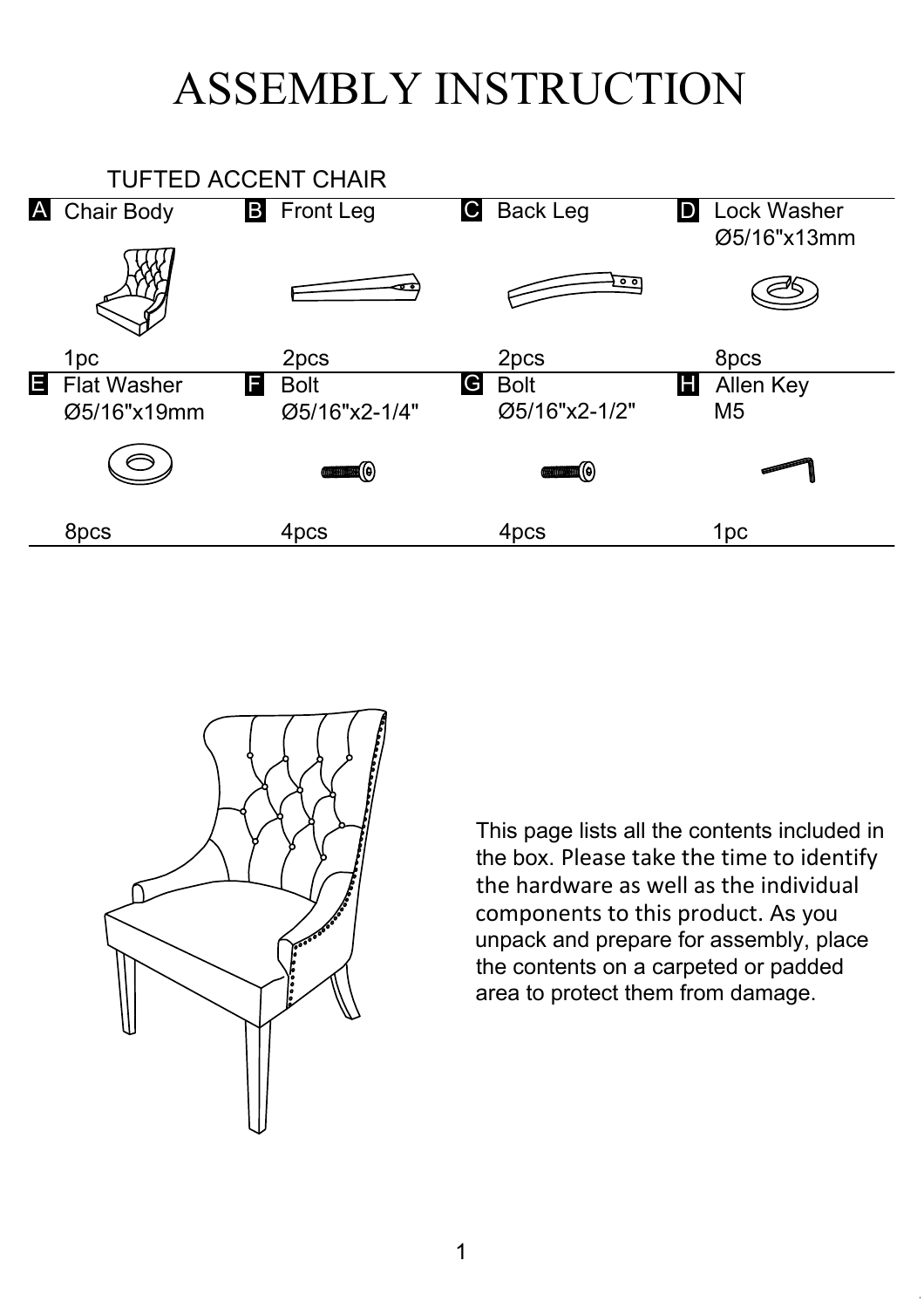1 Put the Chair Body (A) on a smooth flat surface, attach Front Leg (B) to the Chair Body (A) using Bolt (G), Lock Washer (D) and Flat Washer (E) on both holes of Chair Body (A) by Allen Key (H). Turn the Allen Key (H) in Bolt (G). But not too tight.